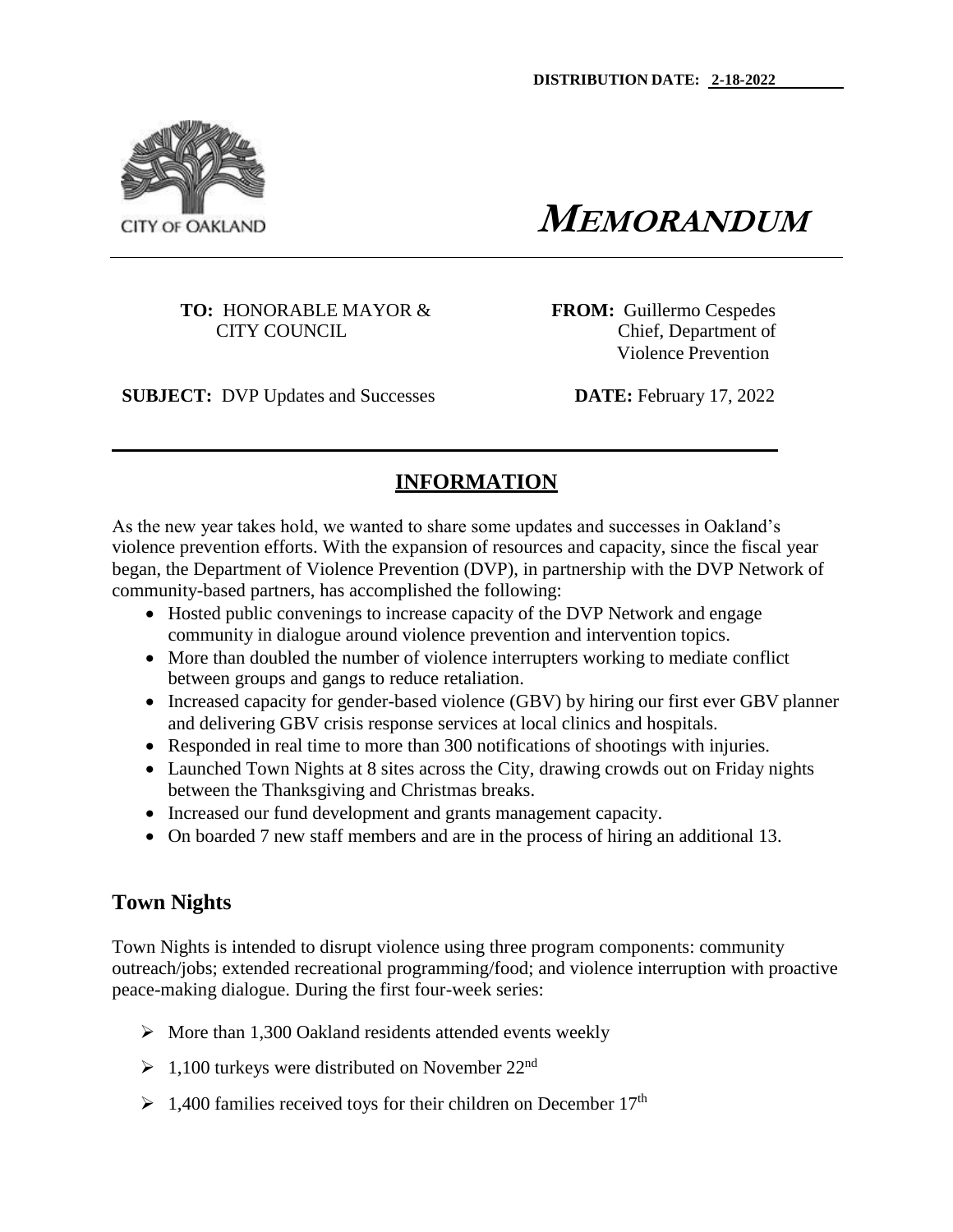$\geq$  92 part-time positions were created

Initial data analysis indicates that in the **48 hours** following the start time of Town Nights events (6pm—all weekend), there were 14 shootings with injury, compared to 41 shootings with injury during the same days and hours in 2020. This is potentially a **66% reduction.** During the specific hours the events took place, the reduction was 90% over the same hours in 2020. And though these reductions may not be causal, meaning we cannot say with scientific certainty that they are the direct result of Town Nights, we know that they represent an important shift that we hope to maintain when Town Nights summer series begins in June.

Many thanks to TRYBE, Communities United for Restorative Youth Justice (CURYJ), Roots, Black Cultural Zone, Homies Empowerment, BOSS with Adamika Village, and Urban Peace Movement—in partnership with Hoover-Foster Resident Action Council and Khadafy Washington Foundation—for hosting Town Nights' successful launch.

## **Increased Fund Development and Grants Management Capacity**

As of October 2021, we are happy to announce the department has hired a budget and grants administrator to solicit and manage outside funding opportunities. A few fund development highlights:

*Byrne Criminal Justice Innovation (BCJI) - Triangle Incident Response (TIR)-Awarded* DVP was recently awarded a three-year, \$1 million, Byrne Criminal Justice Innovation (BCJI) grant to deepen and include gender-based violence into the TIR in East Oakland.

DVP has also launched Triangle Incident Response (TIR), a 24/7 crime scene or hospital response to shootings with injury and homicides. This response strategy aims to reduce retaliatory violence, reduce levels of trauma experienced by impacted individuals, and improve relations between community and government partners. Since May 2020, DVP staff and Network partners have **responded in real time to more than 300 notifications of shootings.**

TIR involves a coordinated response from:

- **1. Violence interrupters (VIs)** who assess likelihood of retaliation and implement strategies to interrupt retaliation,
- **2. DVP direct service staff** who coordinate with DVP-funded agencies to connect victims and their families to needed services and resources; and
- **3. Law enforcement officers** who process evidence at the crime scene and share pertinent information with crime scene responders.

#### *Golden State Works FY 2022 to 2025- Awarded*

DVP has been awarded \$3,956,522 annually by the California Department of Corrections and Rehabilitation to implement the Gold States Works transitional employment and job placement services for Oakland residents on parole for FY 2022-2025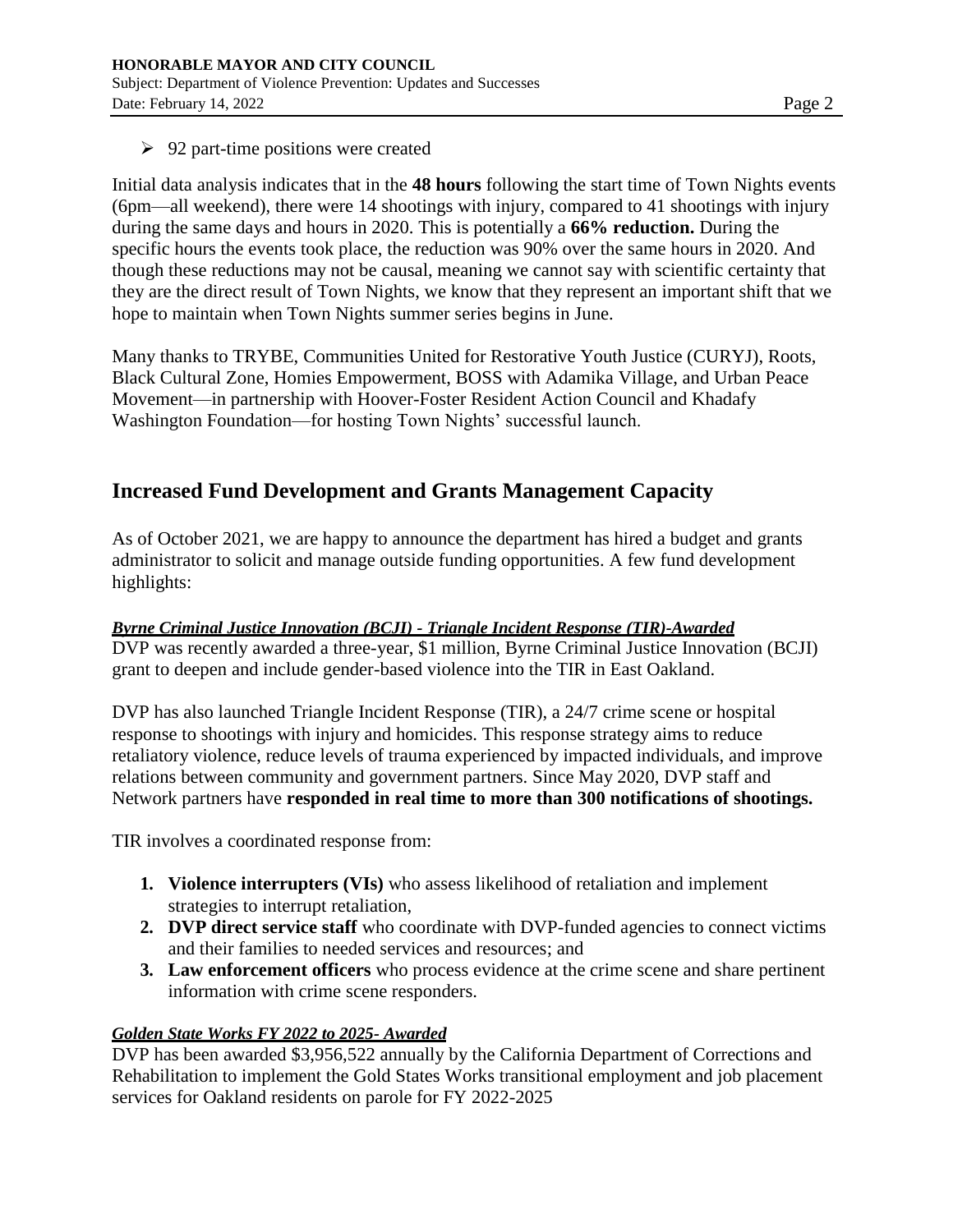#### *East Bay Community Foundation- Awarded*

Received a \$10,000 mini-grant from the East Bay Community Foundation to provide paid mentorship for 10 community engagement team members who provide violence interruption and mediation support in three hotspot neighborhoods hit hardest by gun violence.

#### *California Violence Intervention Prevention Grant Program FY 2022 to 2025- Application Pending*

Applied for the California Violence Intervention Prevention Grant Program FY 2022-2025 to receive a total of \$6 million dollars over three years to support, expand, and replicate evidencebased violence reduction initiatives, including, hospital-based violence intervention programs, evidence-based street outreach programs, and focused deterrence strategies that seek to interrupt cycles of violence and retaliation in order to reduce the incidence of homicides, shootings, and aggravated assaults. These initiatives shall be primarily focused on providing violence intervention services to the small segment of the population that is identified as having the highest risk of perpetrating or being victimized by violence in the near future.

### **Gender-Based Violence**

The DVP's focus on Gender-based Violence has grown to our first ever GBV program planner who is critically needed to build out coordination and effective services for female identified individuals. Other activities include 24-hour Bedside Advocacy and continuing the series of Town Halls highlighting Gender-based Violence, this time focused on Male Allyship. There was rich conversation at the Town Hall meeting on Thursday, January 28, and DVP staff is planning upcoming opportunities to continue the critical dialogue that has begun.

The department is also happy to announce a partnership with Kelli Dillon, the founder and Executive Director of Back to the Basics. She is a survivor of domestic and gang violence. Her professional career in the field of Violence Prevention and Intervention Services spans 13 years, advancing from Domestic Violence (DV) case management to Gender-based Violence (GBV) program development. Kelli is now one of leading advocates, trainers, and champions for GBV awareness in Violence Interruption services and Gender Equity in this professional field.

## **Training, Capacity Building and Public Engagement**

- Graduated the first ever Black Conductors Life Coach Fellowship, a certified life coaching fellowship program dedicated solely to black identified network providers.
- Convened the following public events:
	- o DVP Network Wide Convening Restorative Approaches to Community Safety and Healing
	- o Determined to Thrive: Creating a Safer, Healthier Oakland
	- o Ending Gender Based Violence: Allyship for Health and Healing